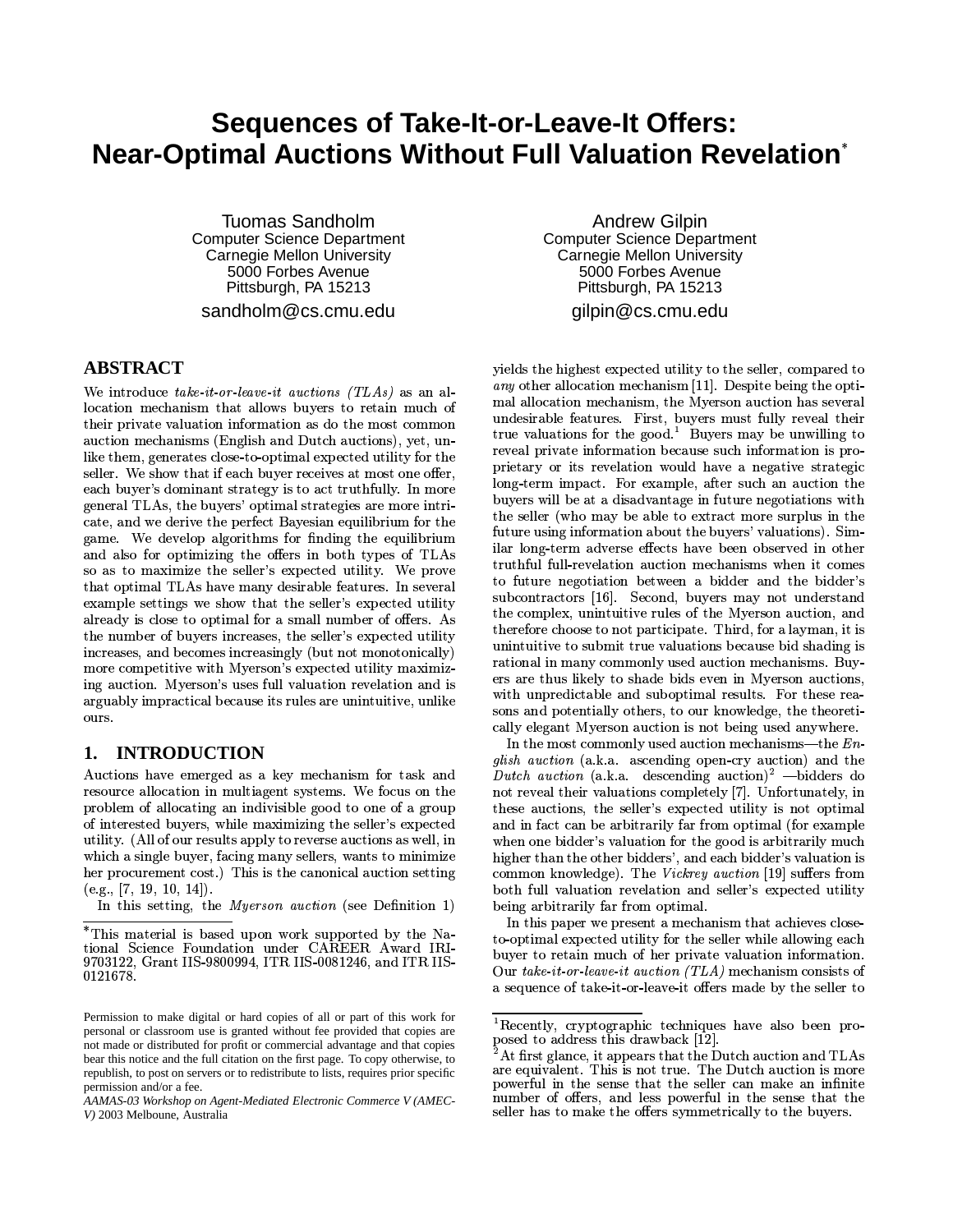E+-;K++M -N :bm-A9%2EK+M- \@
+ 4hxk-RV% -W
E+-W9.
@%@:\E+-=4b E+-n:-==@- S+K+=@@-:W
E-% 2- (@IJE@2E
E+-nK++M -N : --@U-.lm- :i9.F\
E-p9%C(% 6.R-A9.NE%lm-N Ah6`\ +\_T9J~+e+-7
C(-p9.R¥
- --@U+\_g9%;%lm- Ab%
E-dK++M - ^E9%:i
\9.-ST[#29%cB-- av
E-k%lm- Ab  $\blacksquare$  . The contract of the contract of the contract of the contract of the contract of the contract of the contract of the contract of the contract of the contract of the contract of the contract of the contract of the  $\blacksquare$  . The contract of the contract of the contract of the contract of the contract of the contract of the contract of the contract of the contract of the contract of the contract of the contract of the contract of the uJRV
- -r-@\_9.|%lm- Abv
E-(KM - g+-U- gE9%:g
E-(BS
@B|.R  $\alpha$  and  $\alpha$  are the set of the set of the set of the set of the set of the set of the set of the set of the set of the set of the set of the set of the set of the set of the set of the set of the set of the set of the s  $\mathcal{P} = \mathcal{P} = \mathcal{P} = \mathcal{P} = \mathcal{P} = \mathcal{P} = \mathcal{P} = \mathcal{P} = \mathcal{P} = \mathcal{P} = \mathcal{P} = \mathcal{P} = \mathcal{P} = \mathcal{P} = \mathcal{P} = \mathcal{P} = \mathcal{P} = \mathcal{P} = \mathcal{P} = \mathcal{P} = \mathcal{P} = \mathcal{P} = \mathcal{P} = \mathcal{P} = \mathcal{P} = \mathcal{P} = \mathcal{P} = \mathcal{P} = \mathcal{P} = \mathcal{P} = \mathcal{P} = \mathcal$ red and the state of the state of the state of the state of the state of the state of the state of the state of the state of the state of the state of the state of the state of the state of the state of the state of the st  $\mathcal{A}$  . The state  $\mathcal{A}$  is the state of  $\mathcal{A}$  . The state  $\mathcal{A}$ 

 $\blacksquare$  . The observed in the contract of the contract of the contract of the contract of the contract of the contract of the contract of the contract of the contract of the contract of the contract of the contract of the @:X
@A9.=iR!. C9.
@B9.KfB+T
E-K++M -N :h[ % w-e+9%C(S+=@-Bb@L
E+-- U-Bandar (1986) - March 1988, 1999, 1999, 1999, 1999, 1999, 1999, 1999, 1999, 1999, 1999, 1999, 1999, 1999, 1  $\pm$  -  $\pm$  -  $\pm$  -  $\pm$  -  $\pm$  -  $\pm$  -  $\pm$  -  $\pm$  -  $\pm$  -  $\pm$  -  $\pm$  -  $\pm$  -  $\pm$  -  $\pm$  -  $\pm$  -  $\pm$  $\blacksquare$  . The set of the set of the set of the set of the set of the set of the set of the set of the set of the set of the set of the set of the set of the set of the set of the set of the set of the set of the set of the  $\blacksquare$  . The set of the set of the set of the set of the set of the set of the set of the set of the set of the set of the set of the set of the set of the set of the set of the set of the set of the set of the set of the en die 19de jaar van die 19de eeu n.C. In die 19de eeu n.C. N.C. en die 19de eeu n.C. In die 19de eeu n.C. In d  $\blacksquare$  . The contract of the contract of the contract of the contract of the contract of the contract of the contract of the contract of the contract of the contract of the contract of the contract of the contract of the  $\blacksquare$ . See the second contract the second contract of the second contract of the second contract of the second contract of the second contract of the second contract of the second contract of the second contract of the second c /N"%- B"A\*,\$N!-f(IJE+@NEQ:X29.
-:(
EF9C(-2EF9%+@:C(:O:E%=QKf--<sup>&</sup>gt;  $\blacksquare$  . A  $\blacksquare$  . A  $\blacksquare$  . A  $\blacksquare$  . A  $\blacksquare$  . A  $\blacksquare$ 9.
@%:
EF9.RVB=@=@I
E-LP@=@:BD @-@=@+-7@2c -M b ]^\_%=@:E4bj`\+
2Eb^9.F~+ :X>S+ @-:-A9%=@-AK+¥9%N
%:hsdE+-:- $\blacksquare$ @=?MHR,9. JR¥ BCBS
C9.=,hj+ E+- Ab@T@:J\_B-+- 29%=@=?Mn%TSf%::K+=@-g
  $\blacksquare$  . The contract of the contract of the contract of the contract of the contract of the contract of the contract of the contract of the contract of the contract of the contract of the contract of the contract of the  $\blacksquare$  . The set of the set of the set of the set of the set of the set of the set of the set of the set of the set of the set of the set of the set of the set of the set of the set of the set of the set of the set of the the contract of the contract of the contract of the contract of the contract of the contract of the contract of E+-:-=@=@- 7-Ne 29.JC(% -7:+ S=@+:JR¥ BC¯
E+-K+M- :h

### **2. THE SETTING AND BACKGROUND**

-:X
FMH
E+-\:9%=9%+
@BL:-@+\_(HIJE@2E9O:-=@=@- 7E9%:T9%  $\blacksquare$  . The contract of the contract of the contract of the contract of the contract of the contract of the contract of the contract of the contract of the contract of the contract of the contract of the contract of the  $\Lambda$  and  $\Lambda$  is a set of the most of the most of the set of the set of the set of the set of the set of the set of the set of the set of the set of the set of the set of the set of the set of the set of the set of the se  $v_i$  for the good that is drawn from a distribution  $f_i$  with where the state of the state of the state of the state of the state of the state of the state of the state of the state of the state of the state of the state of the state of the state of the state of the state of the stat dependently.<sup>3</sup> The distributions  $f_i$  are common knowledge,  $\blacksquare$  . The set of the set of the set of the set of the set of the set of the set of the set of the set of the set of the set of the set of the set of the set of the set of the set of the set of the set of the set of the sdE+-;:-N
+\_:/
.N,\$2 \*w?Rj-A9%2EKM - w 29IJ:wE- 7UB9.=9.
@B from the same distribution (i.e.,  $f_i = f_j$  for all buyers i and The 3 aNh ´
E-N IJ:-E-;:-@\_H:./24%(N,\$N,\*hO6@F9.=@=@M bmIk-OC9%c- $\blacksquare$  . The set of the set of the set of the set of the set of the set of the set of the set of the set of the set of the set of the set of the set of the set of the set of the set of the set of the set of the set of the -N C9. c-g[,,h -Bh@bF+; 29%+- :79RV
- J
E+-9%+
@BL@:T.UB- NaNh

xjM|-:@\_B@+\_
E+-O =@-:%RY
E+-n9.
@%b6
E+-H:-==@- @-:;
 d-based and the state of the state of the state of the state of the state of the state of the state of the state of the state of the state of the state of the state of the state of the state of the state of the state of th  $\mathcal{S}$  . A construction of the construction of the construction of the construction of the construction of the construction of the construction of the construction of the construction of the construction of the construc -9. ?rM9.::C(S
%9%Kf%+j
E-J:-=@=@- Ab
E-J:-=@=@- Ao :d+
@=@?rMO@:7\$6J?R  $\bf{1}$  ,  $\bf{1}$  ,  $\bf{1}$  ,  $\bf{1}$  ,  $\bf{1}$  ,  $\bf{1}$  ,  $\bf{1}$  ,  $\bf{1}$  ,  $\bf{1}$  ,  $\bf{1}$  ,  $\bf{1}$  ,  $\bf{1}$  ,  $\bf{1}$  ,  $\bf{1}$  ,  $\bf{1}$  ,  $\bf{1}$  ,  $\bf{1}$  ,  $\bf{1}$  ,  $\bf{1}$  ,  $\bf{1}$  ,  $\bf{1}$  ,  $\bf{1}$  , E+- T+
@=@?rMH@:J
E+-\ -U-+-w
EF9T:E-7 --@U-:JRV BC¯
E+-KM - :h

s(C(%
@UB9
-7
E-K++M -N :d
(SF9. @@S9.
-g@Z
E-g9.
@B4b
E+- $\mathbf{A} = \mathbf{A} + \mathbf{A}$ and the contract of the contract of the contract of the contract of the contract of the contract of the contract of the contract of the contract of the contract of the contract of the contract of the contract of the contra  $\mathbb{R}$  and  $\mathbb{R}$  is a set of the set of the set of the set of the set of the set of the set of the set of the set of the set of the set of the set of the set of the set of the set of the set of the set of the set of  $\blacksquare$  . The set of the set of the set of the set of the set of the set of the set of the set of the set of the set of the set of the set of the set of the set of the set of the set of the set of the set of the set of the  $\sim$  1.0  $\sim$  1.0  $\sim$  1.0  $\sim$  1.0  $\sim$  1.0  $\sim$  1.0  $\sim$  1.0  $\sim$  1.0  $\sim$  1.0  $\sim$  1.0  $\sim$  1.0  $\sim$  1.0  $\sim$  1.0  $\sim$  1.0  $\sim$  1.0  $\sim$  1.0  $\sim$  1.0  $\sim$  1.0  $\sim$  1.0  $\sim$  1.0  $\sim$  1.0  $\sim$  1.0  $\sim$  1.0  $\sim$  1.0  $\sim$  E9%LE+- JU%9%=@F9
%h

the set of the set of the set of the set of the set of the set of the set of the set of the set of the set of the set of the set of the set of the set of the set of the set of the set of the set of the set of the set of th

 C(-2EF9.@:CLh : termine the state of the state of the contract of the contract of the contract of the contract of the contract of the contract of the contract of the contract of the contract of the contract of the contract of the contract

;-<>=@?BAC?EDF?EGHA¯%hTnM - :%9%+
@B|?BN

- Every buyer i reveals a valuation  $\hat{v}_i$ . (A buyer's dominant strategy is to reveal her true valuation:  $\hat{v}_i = v_i$ .
- IWV"%\$H\*2XJ) N\$Y#Zw\*
"[9F)#(V+.YJ)N\$\Q/7U@ 9%=^U%9%=@F9> tion.

$$
\psi_i = \hat{v_i} - \frac{1-F_i(\hat{v_i})}{f_i(\hat{v_i})}.
$$

- Select the buyer  $i^*$  with the highest virtual valuation  $\psi_{i^*}$ .
- If  $\psi_{i^*} > v_0$ , buyer i<sup>\*</sup> receives the item and pays the smallest valuation,  $\hat{v}_i$ , that would still have made her ejversion and the contract of the contract of the contract of the contract of the contract of the contract of
- r If  $\mathcal{N}$  and  $\mathcal{N}$  and  $\mathcal{N}$  are  $\mathcal{N}$  and  $\mathcal{N}$  and  $\mathcal{N}$  are  $\mathcal{N}$  are  $\mathcal{N}$  and  $\mathcal{N}$ are made.

### **3. TAKE-IT-OR-LEAVE-IT AUCTION**

 $\blacksquare$  . The set of the set of the set of the set of the set of the set of the set of the set of the set of the set of the set of the set of the set of the set of the set of the set of the set of the set of the set of the  $\blacksquare$  . The contraction of the contraction of the contraction of the contraction of the contraction of the contraction of the contraction of the contraction of the contraction of the contraction of the contraction of the

;-<>=@?BAC?EDF?EGHAz hJs69%cB->@>. >#=@-A9AU-N>#?w9%+
@B|[ sYtu\a

 $\frac{0.0}{0.0}$  offers. Let an offer  $\mathcal{A}_i$  be a tuple  $\langle b_i, a_i \rangle$ , where  $a_i$  is the  $\mathcal{L}^{c}$  and  $\mathcal{L}^{c}$  and  $\mathcal{L}^{c}$  and  $\mathcal{L}^{c}$  is the buyer to whom the  $\frac{1}{2}$  offer is made. The entire sequence of offers A is revealed Let  $A = \langle b_1, a_1 \rangle$ ,  $\langle b_2, a_2 \rangle$ ,  $\langle b_k, a_k \rangle$  be a sequence of by the seller to the buyers before the auction. The auction  $\mathcal{P} = \mathcal{P}$ 

- For j from 1 to  $k$ 
	- $-$  Let  $\langle b, a \rangle = A_j$ <br>The seller effect
	- $-$  The seller offers the good to buyer b for amount  $\overline{a}$ .
	- $\overline{B}$  If by yer hacken to che note the good and nove a to the seller. The auction ends.
	- $\overline{I}$  If hyver h rejects offer a the existion continues
- $\blacksquare$  If the contract here considered that we consider the contract of the constant of the constant of the contract of the contract of the contract of the contract of the contract of the contract of the contract of the c  $\mathbf{v}$

 -:X
@\_W:Sf-9%=A9%:- $\blacksquare$  and the contract of the contract of the contract of the contract of the contract of the contract of the contract of the contract of the contract of the contract of the contract of the contract of the contract of th

;-<>=@?BAC?EDF?EGHAhT@\_%=@->%lm- 7sYtvu

5143v5¨!/\g:@+\_B=@->%lm- TsYtu²k \*2J) N\$ <sup>¬</sup> N,/g.2("./2k"%-f  $\mathcal{L}$  .  $\mathcal{L}$  ,  $\mathcal{L}$  ,  $\mathcal{L}$  ,  $\mathcal{L}$  ,  $\mathcal{L}$  ,  $\mathcal{L}$  ,  $\mathcal{L}$  ,  $\mathcal{L}$  ,  $\mathcal{L}$  ,  $\mathcal{L}$  ,  $\mathcal{L}$  ,  $\mathcal{L}$  ,  $\mathcal{L}$  ,  $\mathcal{L}$  ,  $\mathcal{L}$  ,  $\mathcal{L}$  ,  $\mathcal{L}$  ,  $\mathcal{L}$  ,  $\mathcal{L}$  ,

PE+-Id-+--A
@lm-N - 
¥9
-Kf-rIk--9L:@\_%=@->%lm- OsYtvu 9%9;sYtuD@(IJE@2EZ9K++M - pC9MW --@U-7C;=?
@S=@-J%lm- :bId-IJ@=@= -RV- w

E-=9.
-N 79.:T95W)&,9f&#"~}wN\$H143657h

Note that in a TLA it is entirely possible for the seller to maximizes both seller's expected utility and efficiency  $\mathbf{H}$  . The state of the state of the state of the state of the state of the state of the state of the state of the state of the state of the state of the state of the state of the state of the state of the state of th -:XwUB9.=@F9.
@%bF
E:JC9.c@+\_W
E-gC(-2EF9.@:C !-mhQ\*N-,hTsdE+@: @:(9%=@:
E+-n9%:-L@
E-ZnM - :BQ9%+
@B4hQqO@:WIk-=@=@>cAIJ effects and the second contract of the second contract of the second contract of the second contract of the second contract of the second contract of the second contract of the second contract of the second contract of the

<sup>\*−</sup> a de la constantin de la constantin de la constantin de la constantin de la constantin de la constantin de  $\blacksquare$  . The construction of the construction of the construction of the construction of the construction of the construction of the construction of the construction of the construction of the construction of the construc  $\frac{15}{9}$ 

@:X~F-AH@L9%=@=4A9%:-:TIJE+- -7Id-Kf-2EC9. cO9%\_9.@:XT
E-nM- :B  $\alpha$  , and  $\alpha$  , and  $\alpha$  , and  $\alpha$  , and  $\alpha$  , and  $\alpha$  , and  $\alpha$  , and  $\alpha$  , and  $\alpha$  , and  $\alpha$  , and  $\alpha$  , and  $\alpha$  , and  $\alpha$  , and  $\alpha$  , and  $\alpha$  , and  $\alpha$  , and  $\alpha$  , and  $\alpha$  , and  $\alpha$  , and  $\alpha$  , and that the setting is *regular*, i.e., the hazard rate  $f_i/(1-F_i)$ 9%+
@B[,@-@BBaNbF:OId-;9. -gKf-2EC9 c+\_(9%\_B9%@:Xw
E--A9.=vBS
@CWCLh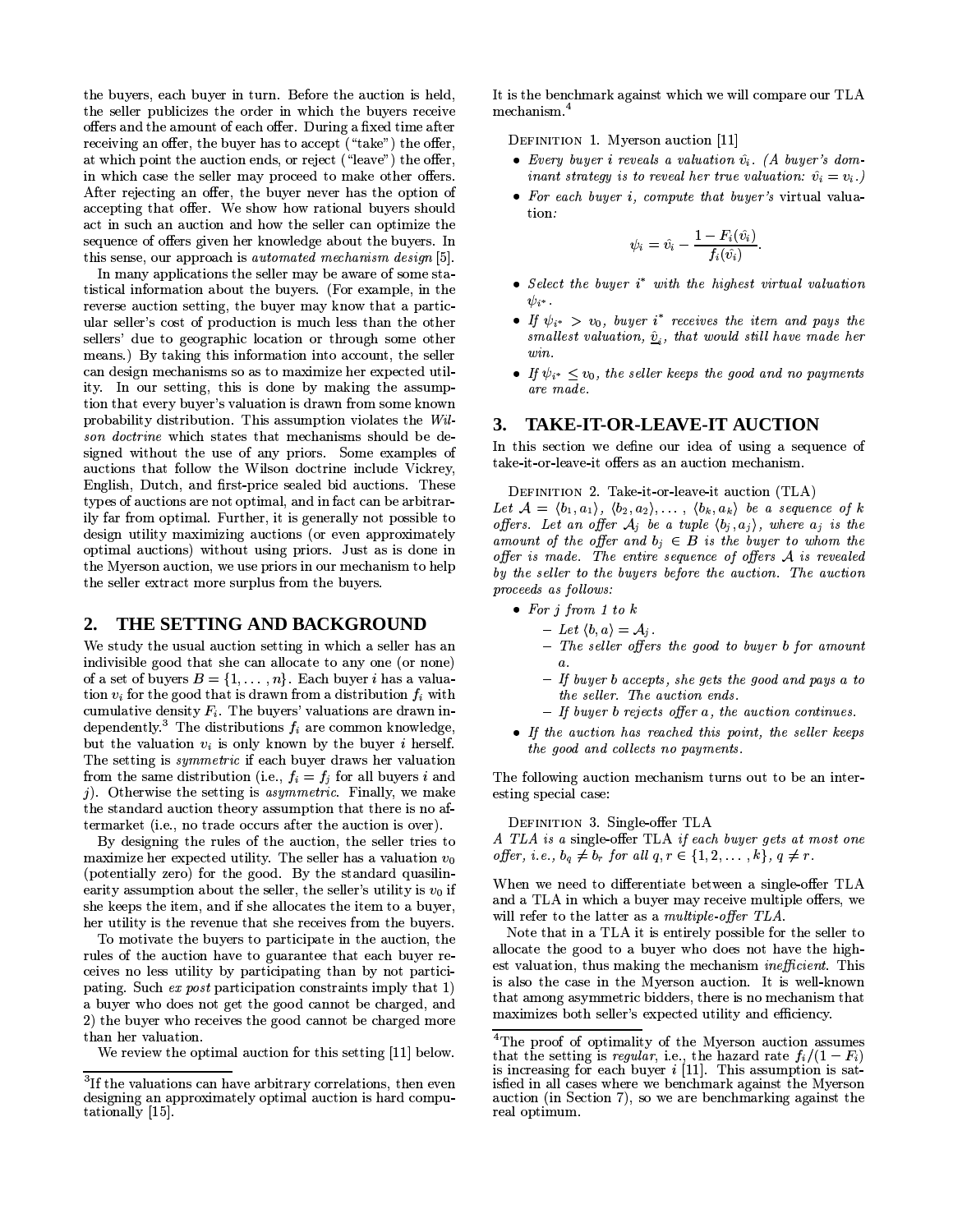### 3.1 Strategies and utility

A formal notation for strategies in a TLA is useful. Strategies for TLAs are slightly different than for other auctions since a single buyer may need to make many decisions during the course of an auction.

DEFINITION 4. Strategy for a TLA

A buyer's strategy for a TLA is a function from the buyer's valuation and the number of the offer (made to that buyer). to one of two possible actions: accept or reject:

$$
s_i : \mathbb{R} \times \{j \mid j \in \{1, 2, \ldots, k\}, b_j = i\} \rightarrow \{accept, reject\}.
$$

A strategy profile is  $s = (s_1, \ldots, s_n)$ . A strategy profile excluding  $s_i$  is  $s_{-i} = \{s_1, \ldots, s_{i-1}, s_{i+1}, \ldots, s_n\}$ , and a strategy profile s with  $s_i$  replaced with  $s'_i$  is  $(s_{-i}, s'_i)$ .

We make the standard assumption of quasilinearity, that is, a buyer's utility  $u_i$  is zero if she does not get the good (and does not pay anything), and  $v_i - a$  if she gets the good and pays amount a. Given a strategy profile s and the valuation  $v_i$ , the expected utility  $u_i(v_i, s)$  of buyer i in a TLA A is

$$
u_i(v_i, s) = \sum_{\{j \mid b_j = i\}} \left( \prod_{l=1}^{j-1} R_l \right) u_i^j(v_i, s_i)
$$

 $\mathcal{L}$ 

where

$$
u_i^j(v_i,s_i) = \left\{\begin{array}{ccc} v_i - a_j & \textit{if} & s_i(v_i,j) = accept \\ 0 & \textit{if} & s_i(v_i,j) = reject. \end{array}\right.
$$

Here,  $R_l$  is the probability that offer l is rejected by buyer  $b_l$  if that offer is made. These probabilities depend on the buyers' strategy profile s, as discussed next.<sup>5</sup>

### 4. EQUILIBRIUM ANALYSIS

We use definitions from game theory to help us understand how rational buyers will behave in a TLA. We use the two most prevalent solution concepts for sequential games [6]: dominant strategies and perfect Bayesian equilibrium.<sup>6</sup>

### **Single-offer TLAs** 4.1

A strategy  $s_i^*$  for a buyer with valuation  $v_i$  is called a *dominant strategy* if for all other strategies  $s_i$  and all strategies  $s_{-i}$ , we have  $u_i(v_i,(s_i^*, s_{-i})) \geq u_i(v_i,(s_i', s_{-i}))$ . As the following proposition illustrates, the strategies employed by rational buyers in a single-offer TLA are straightforward and truthful. They are dominant strategies, so a buyer is best off playing that way regardless of what the other buyers' preferences are and even if others play irrationally. Also, a buyer does not have to know much about her own valuation (the determination of which can be a complex optimization) problem itself, see e.g. [17, 18, 13, 8]), merely whether it is greater or less than the offer, making a single-offer TLA easy to play.

PROPOSITION 1. In a single-offer TLA, a buyer's dominant strategy is

$$
s_i^*(v_i, j) = \begin{cases} accept & if v_i > a_j \\ reject & if v_i \leq a_j \end{cases}
$$

PROOF. Consider buyer  $i$  with valuation  $v_i$  facing offer  $a_i$ . Suppose  $v_i > a_j$ , but buyer i rejects. Then she gets payoff 0, whereas she would have gotten payoff  $v_i - a_j > 0$ by accepting the offer. Now suppose  $v_i \leq a_j$ , but buyer i accepts. Then she gets payoff  $v_i - a_j \leq 0$ , whereas she would have gotten payoff 0 by rejecting the offer.  $\Box$ 

### 4.2 Multiple-offer TLAs

If the sequence of take-it-or-leave-it offers includes potentially multiple offers per buyer, the buyers' equilibrium strategies become significantly more intricate. The reason is that a rational buyer will be reluctant to accept an offer  $at$ -or somewhat below—her valuation, because there is a chance that the auction will make her a significantly lower offer later on. The analysis is further complicated by the fact that a buyer's passing on an offer gives a signal to the other buvers and the seller about the buver's valuation.

Perfect Bayesian equilibrium (PBE) is the most common solution concept for sequential games with observed actions and private valuations (types). In such a game, with independently drawn valuations, each buyer  $i$  has a strategy  $s_i$ and beliefs (for each step  $i$  of the game, the buyer has, for each other buyer  $k$ , a cumulative probability density function  $F_k^j$  about the type of k). A strategy profile  $s^*$  is a PBE if the following conditions hold [6]: 1) Each buyer updates her beliefs using Bayes rule whenever possible; 2) Whenever it is buyer  $i$ 's turn to move,  $s_i$  prescribes an action that maximizes  $i$ 's expected utility from then on, given  $i$ 's beliefs; and the three technical conditions: 3a) At every step of the game, buyer i's beliefs about other buyers are independent of buyer i's valuation, 3b) the beliefs about buyer  $i$  can only be changed when  $i$  acts, and  $3c$ ) at every step of the game, for every triple of buyers i, k, and  $l$   $(i \neq l, k \neq l)$ , i and k have the same beliefs about  $l$ .

We illustrate the PBE analysis through a 5-offer 2-buyer auction and present the general method after that. For readability, we refer to buyer 1 in the feminine and buyer 2 in the masculine. Suppose that the seller's chosen TLA prescribes that the first offer goes to buyer 1 and the remaining four offers alternate between the buyers.

Buyer 1, when facing the first offer, must decide whether or not she should accept it. If her valuation,  $v_1$ , is less than the first offer,  $a_1$ , then clearly she must reject. However, the converse is not as simple. Even though she might stand to gain positive utility by accepting the first offer, she might expect to gain even more utility by rejecting the first offer and accepting a later offer. For each offer made to a buyer, we would like to compute a *threshold* value above which the buyer will accept and below which she will reject. (If the buyer's valuation is equal to the threshold, she is indifferent between rejecting and accepting.) We will refer to buyer  $i$ 's threshold at offer j as  $t_i^j$ .

At the last offer made to each buyer, both buyers have dominant strategies. They simply accept if the offer is below their valuation and reject otherwise. This is analogous to the strategies employed by buyers in a single-offer TLA.

Now, consider the third offer (the second offer made to buyer 1). Buyer 1 knows what her utility is if she accepts

<sup>&</sup>lt;sup>5</sup>When buyer *i* computes the utility,  $R_l \in \{0, 1\}$  when  $b_l = i$ , because the buyer knows her own strategy.

<sup>&</sup>lt;sup>6</sup>In game theory there are notions of *pure* and *mixed* strategies. Playing a mixed strategy requires a buyer to perform some randomization among different possible strategies. Since all the equilibria that we study in this paper are pure strategy equilibria, we limit ourselves to pure strategies in the following definitions.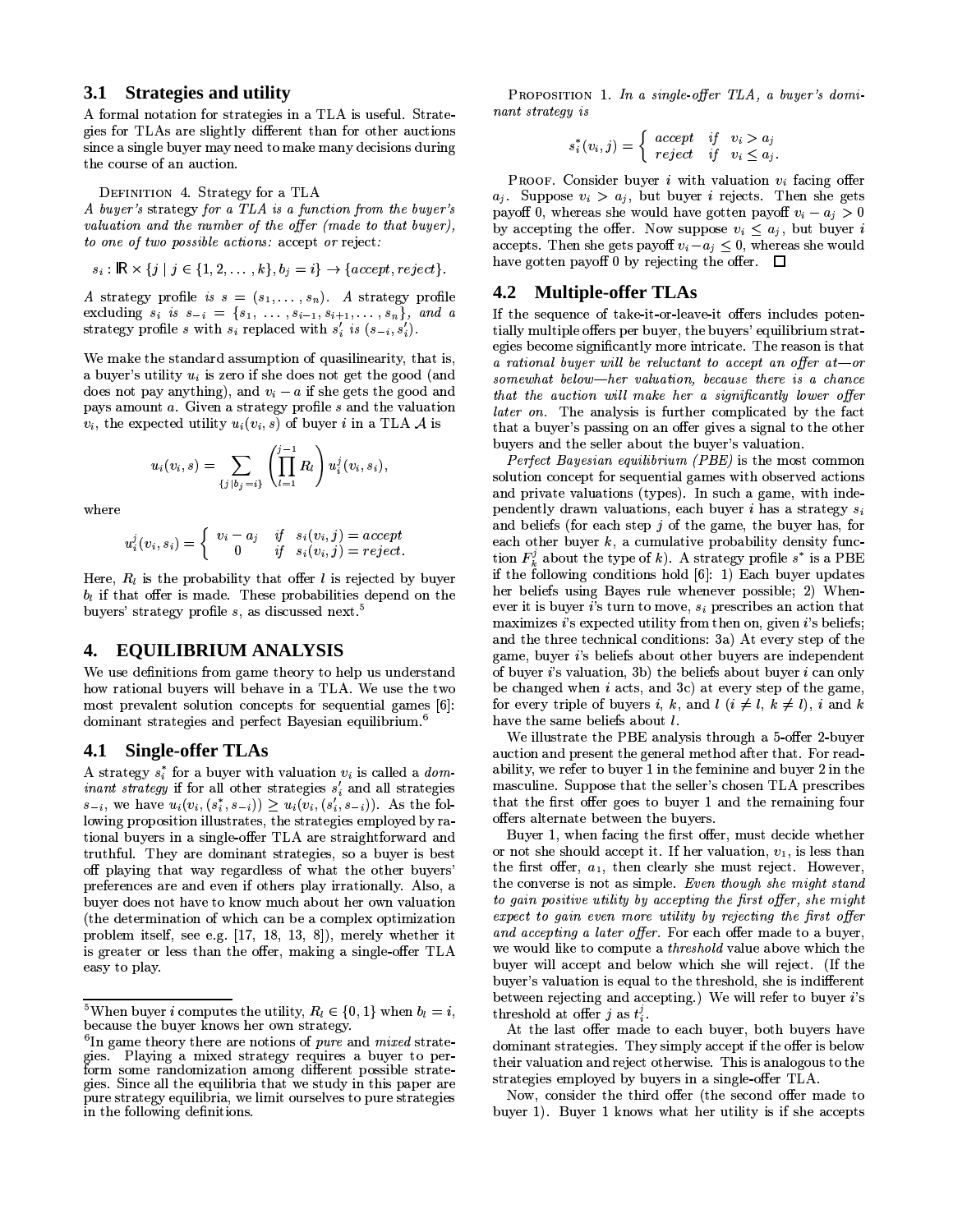this offer. She wishes to determine what her expected utility is if she rejects the third offer (in a gamble to face the fifth offer). To compute this she needs to compute the probability that buyer 2 rejects the fourth offer. At this point in the game, buyer 1 knows that buyer 2 has rejected the second offer. Assuming buyer 2 is playing in equilibrium, his valuation must be less than  $t_2^2$ , his threshold when facing the second offer. Buyer 1 must take this into account when computing the probability that buyer 2 will reject the fourth offer. That is, buyer 1 updates her belief about the distribution from which buyer 2's valuation is drawn. After buyer 2 has rejected the second offer, by Bayes rule, the right tail of his valuation distribution (probability density function) above  $t_2^2$  can be cut, and the remaining distribution needs to be rescaled to make its integral one. Thus the new cumulative distribution is  $F_2^4(x) = F_2(x)/F_2(t_2^2)$ . (In general, we will write  $F_i^j$  to denote the world's belief about buyer i's distribution when facing offer  $j$ . If a buyer  $i$  is facing her first offer j, then  $F_i^j = F_i$ .) With this new notation, we can write equations describing the thresholds for buyers 2 and 1 when facing offers 2 and 3, respectively:

$$
\begin{array}{rcl} t_2^2-a_2&=&F_1^3\left(t_1^3\right)\left(t_2^2-a_4\right)\\ t_1^3-a_3&=&F_2^4\left(a_4\right)\left(t_1^3-a_5\right). \end{array}
$$

We evaluate  $F_1^3$  at  $t_1^3$  since we know that buyer 1 will only reject if her valuation is below  $t_1^3$ .

Determining the strategy that buyer 1 should use at the first offer is slightly more complicated since buyer 1 could reject the first offer in a hope to accept the third offer or the fifth offer. The following equation describes buyer 1's threshold at the first offer:

$$
t_1^1-a_1=F_2^2\left(t_2^2\right)\cdot\max\left\{t_1^1-a_3, F_2^4\left(a_4\right)\left(t_1^1-a_5\right)\right\}
$$

### 4.2.1 A simplifying observation

At this point we have completely *characterized* the strategies that the buyers will use, but we have said nothing about how to compute these strategies. Computing the strategies is complicated by the max operation in the above equation. The determination of the strategies could be split into cases, with each case corresponding to a particular term within the max operation being greatest. However, as we move beyond 5 offers, this becomes complex. As the number of offers increases by one, the number of max operations in the system increases by one, thus doubling the number of cases to analyze. Therefore, the number of cases is exponential in the number of offers.<sup>7</sup>

This computation would be easier if we could assume that the thresholds only depend on the next offer. In the above equation, this would mean that  $t_1^1 - a_3 > F_2^4(a_4) (t_1^1 - a_5)$ . We observe that if this inequality does not hold, the third offer would in effect be wasted because it certainly would be rejected. Since this paper is concerned with optimal TLAs, we can assume that such offers will never be made.<sup>8</sup> Therefore, we need to focus on only one of the exponentially many cases.

### Equilibrium for any number of buyers and 4.2.2 *offers*

Algorithm 1 is a general procedure for generating the system of equations that determines buyers' thresholds. First, we need an expression for evaluating updated distributions:

$$
F_i^j(x) = \begin{cases} F_i(x) & \text{if } b_j \notin \{1, \ldots, b_{j-1}\} \\ \frac{F_i(x)}{F_i(t_i^j)} & \text{if } b_j \in \{1, \ldots, b_{j-1}\} \end{cases}
$$

where  $j'$  is the most recent offer made to buyer i.

Second, we need an expression for the probability that a buyer will reject a given offer  $j$ .

$$
R_j = \left\{ \begin{array}{ll} F_{b_j}^j (a_j) & \text{if} \quad b_j \notin \{b_{j+1}, \ldots, b_k\} \\ F_{b_j}^j \left(t_{b_j}^j\right) & \text{if} \quad b_j \in \{b_{j+1}, \ldots, b_k\} \end{array} \right.
$$

The above value depends on whether or not the buyer faces another offer or not. If the buyer does face another offer, then the expression involves a threshold value. Otherwise, the expression only involves the offer. The algorithm below makes a pass through the offers. If an offer is not the last one offered to a buyer, then an equation is output containing an expression for the threshold. The output of this algorithm can then be used as input to a software package that can solve systems of equations in order to determine the equilibrium thresholds (in our implementation, we used Matlab).

ALGORITHM 1. Output system of threshold equations 1. For  $j$  from 1 to  $k$ 

- (a) If buyer  $b_j$  faces another offer after offer j
	- Then denote the index of the next offer as  $j'$ and output the equation

$$
t_{b_j}^j - a_j = R_{j+1}R_{j+2}\cdots R_{j'-1}\left(t_{b_j}^j - a_{j'}\right)
$$

The product of  $R_j$ 's that is output for each equation is the expression describing the probability that the auction will go from offer  $j + 1$  to offer j' without a buyer accepting an offer.

With the above discussion in mind, we can now present our main equilibrium result.

THEOREM 2. Suppose we have a multiple-offer TLA  $\mathcal{A} =$  $(b_1, a_1), (b_2, a_2), \ldots, (b_k, a_k)$  that is optimal in the sense of maximizing the seller's utility, subject to the constraint that only k offers are made. Consider the following strategy for buyer i with valuation  $v_i$  facing offer  $a_i$ :

$$
s_i^*(v_i, a_j) = \left\{\begin{array}{ll} accept \quad \text{if} \quad v_i > a_j, i \notin \{b_{j+1}, \ldots, b_k\} \\ reject \quad \text{if} \quad v_i \leq a_j, i \notin \{b_{j+1}, \ldots, b_k\} \\ accept \quad \text{if} \quad v_i > t_i^j, i \in \{b_{j+1}, \ldots, b_k\} \\ reject \quad \text{if} \quad v_i \leq t_i^j, i \in \{b_{j+1}, \ldots, b_k\} \end{array}\right.
$$

where the  $t_i^j$  values solve the system of equations generated by Algorithm 1. The strategy profile  $s^* = (s_1^*, s_2^*, \ldots, s_n^*)$  is a perfect Bayesian equilibrium.

PROOF. It is easy to see that the technical Conditions 3a-3c of PBE are satisfied. As described above, the buyers update their beliefs using Bayes rule whenever possible, so Condition 1 is satisfied. What remains to be shown is that

<sup>&</sup>lt;sup>7</sup>Actually, the number of cases is further increased by the fact that as an offer is added, the number of terms in the existing max operations of that buyer's threshold equations increases by one (a max operations with 2 terms is added in the equation where there was no max operation before).

<sup>&</sup>lt;sup>8</sup>This assumes that the order in which buyers receive offers is not fixed. If this order is fixed (for example, due to external constraints), then making a surely rejected offer can be beneficial in order to in effect change the order without actually changing it.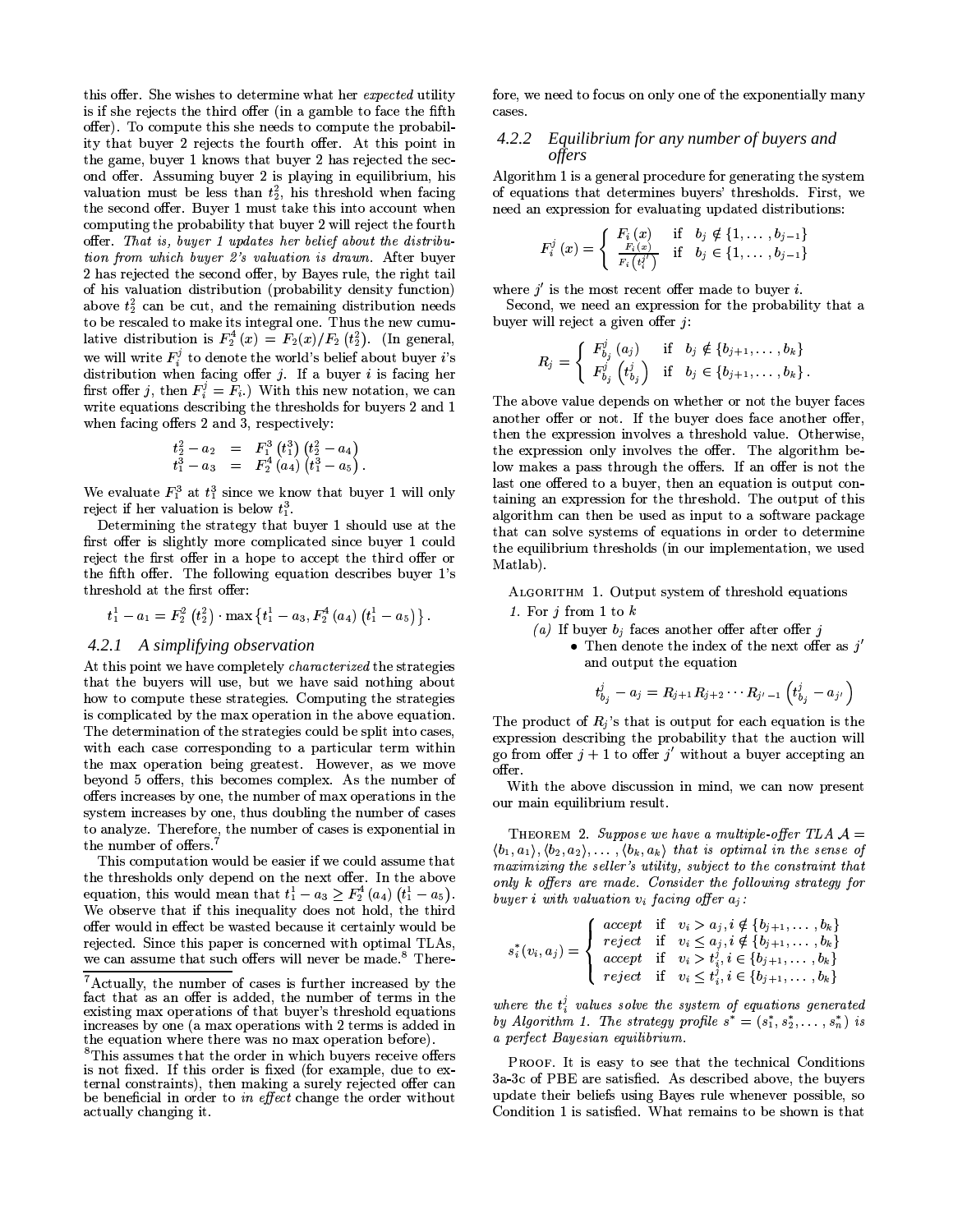$\sim$  - 20  $\sim$  - 20  $\sim$  - 20  $\sim$  - 20  $\sim$  - 20  $\sim$  - 20  $\sim$  - 20  $\sim$  20  $\sim$  20  $\sim$  20  $\sim$  20  $\sim$  20  $\sim$  20  $\sim$  20  $\sim$  20  $\sim$  20  $\sim$  20  $\sim$  20  $\sim$  20  $\sim$  20  $\sim$  20  $\sim$  20  $\sim$  20  $\sim$  20  $\sim$  20  $\sim$  20  $\mathbf{A}$  and  $\mathbf{A}$  and  $\mathbf{A}$  and  $\mathbf{A}$  and  $\mathbf{A}$  and  $\mathbf{A}$  and  $\mathbf{A}$  and  $\mathbf{A}$  and  $\mathbf{A}$  and  $\mathbf{A}$  and  $\mathbf{A}$  and  $\mathbf{A}$  and  $\mathbf{A}$  and  $\mathbf{A}$  and  $\mathbf{A}$  and  $\mathbf{A}$  and  $\mathbf{A}$  and  $\blacksquare$  :  $\blacksquare$  :  $\blacksquare$  :  $\blacksquare$  :  $\blacksquare$  :  $\blacksquare$  :  $\blacksquare$  :  $\blacksquare$  :  $\blacksquare$  :  $\blacksquare$  :  $\blacksquare$  :  $\blacksquare$  :  $\blacksquare$  :  $\blacksquare$  :  $\blacksquare$  :  $\blacksquare$  :  $\blacksquare$  :  $\blacksquare$  :  $\blacksquare$  :  $\blacksquare$  :  $\blacksquare$  :  $\blacksquare$  :  $\blacksquare$  :  $\blacksquare$  :  $\blacksquare$  $\blacksquare$  and an interval of the contract of the contract of the contract of the contract of the contract of the contract of the contract of the contract of the contract of the contract of the contract of the contract of the IJE+@NEZ
E+-KM - :dR,9.-9%+%
E-N w.lm- T=9.
- w@Z
E-g9.
@B4b+Ik- $\pm$  . The contract of the contract of the contract of the contract of the contract of the contract of the contract of the contract of the contract of the contract of the contract of the contract of the contract of the co valuation  $v_i$ , facing offer  $a_j$ . Let  $a_{j'}$  be the next offer that K++M -N %#\R!9%-:hQS+SfB:-\$&%l & bpKWK++M -N #7 -r-:h<sdE+-E+@\_BE-:XO-eSf--+
@=@?rM|:E+-A9%-eSf-N
\_%-O=9
- W@|
E+auction is  $R_{i+1} \cdots R_{i'-1} (v_i - a_{i'})$ . But, by the construction of the thresholds, this is less than  $v_i - a_i$ . So buver *i* is ex-Kf-N
- T%l9%-S+
@\_;
E-\.lm- AhpsdE-:-9. @OIJE-N -m\$& <sup>q</sup> & @: u-Simon and the second contract of the second contract of the second contract of the second contract of the second contract of the second contract of the second contract of the second contract of the second contract of the

### **5. OPTIMIZING THE OFFERS**

R!9. (Id-nEF9AU-Z+-: @Kf-AEAI©Ik-ZId%=<-Ne+Sf-(KM - :W
 Kf-EF9AU-7@n9;sYtuhwI{Id-7 g
E-TS+ %K=@-C²R!9%-HK MO
E+-- il ∩ — i di accessione de Moov 2E %:-\
E-w% 2+-N JIJE@2En
E+-7%lm-N :J9. -\C9%+-\9.:dId-=@=9%:d
E+-.lm- jUB9.=@-:h^xp-R!. -7-: @K@\_w
E-d%S+
@C(@A9.
@BWS+ BK+=@-CLb%Ik-RV% C9.=@-E+-\:-=@=@- Ao :7BKX-@U-Bh

;.<>=@?BAC?DF?BGAP hT-==@- Ao :T-eSf--AH+
@=@?rM Given an instance A of a TLA, the seller's expected utility  $10^{-10}$  $from \, step \, i \,onward \, is \, defined \, recursively \, as$ 

$$
\pi_j = \left\{ \begin{array}{ll} (1-R_j) a_j + R_j v_0 & \text{if } j = k \\ (1-R_j) a_j + R_j \pi_{j+1} & \text{if } j < k. \end{array} \right.
$$

The seller's expected utility is given by  $\pi_1$ , and we denote it by  $\pi(A)$ . (Recall that v<sub>0</sub> is the seller's valuation.)

-YA9%(+AI<RV% C9.==?MO+-~-d
E-J-:@\_BOS BK+=-CR!9%-OKMg
E+-:-==@- Ah

;.<>=@?BAC?DF?BGA £hJsYtvu+-:@\_%LS+ %K=@-C

Given a limit  $k_{max}$  on the number of offers made, the seller's 143v5 +-:@\_%LS+ %K=@-C¦!/

$$
\mathcal{A}^* = \operatorname{argmax}_{\{\mathcal{A} \; | \; |\mathcal{A}| \le k_{max}\}} \pi(\mathcal{A}).
$$

We say that  $A^*$  is an optimal TLA.

 $N_{\text{obs}}$  that in  $D_{\text{obs}}$  files  $k$  is a construction of the second contract of the  $k$  $\blacksquare$  . The set of the set of the set of the set of the set of the set of the set of the set of the set of the set of the set of the set of the set of the set of the set of the set of the set of the set of the set of the  $\blacksquare$ 9.C(B+T.Rp
@C(-% w -:B -:7
E+-g:-=@=-N \@:\9.K=@-%C(C(?T
  $\blacksquare$ 

 $\bullet$  . The state of the state of the state of the state of the state of the state of the state of the state of the state of the state of the state of the state of the state of the state of the state of the state of the st TLAs.

PROPOSITION 3. For any given TLA design problem, an  $\qquad \qquad$  $\it optimal\; TLA\; exists\; in\; which\; no\; buyer\; receives\; consecutive\; \quad \bar{\alpha}$  $of$ fers.

ACB\GGH=IHTq#RW9<K++M -N Z --UB-:B+:-UB-.lm- :bg:E-IJ@== +-U- T9.-Sw9% MH%Ri
E-C¯-e-SJSfB::@K=?MZ
E+-\=@AId-:XAhksdE:b E+-%
E+- JB+-:J%Ri
E%:-%lm- :JA9.LKf-\ -C(U-A(RV %C
s(h

q#}9.}BS
C9.=7sYtubj
E-L.lm- :HC(\_%E %H- -A9.:-.UB- @C(-

EXAMPLE 1. Consider the 2-buyer, 3-offer setting where buyer 1's valuation is uniformly distributed on the interval  $[0, 1]$  and buyer 2's valuation is uniformly distributed on the  $\tilde{a}$ . interval [1, 4]. The only optimal sequence of offers is  $A =$  never  $\alpha$  $(2, 2, 125)$ ,  $(1, 0, 5275)$ ,  $(2, 2, 0)$ ,

67AIk-U- Ab+-N -A9%:@\_(.lm- :JA9%ZKf-\C9B-7
O-A9.NELK++M -N

strictly decreasing offers PROPOSITION 4. For any given TLA design problem, an  $\it optimal\;TLA\; exists\; in\; which\; each\; buper\; individually\; receives$ 

 $h$ uver i are zero that is equivalent to buyer i receiving con- :-@U-W.lm- :bIJE+@NE@:\+--::
9. MK MS?i BSfB:?
@B|hg|-ACBRGHG=IHwqRrbv-Ay @=@@K+ @CLbv9%=@=p
E+-W -r-@B|S BK9%K@=@?
@-: 0d.R
E-p%
E+- 6K++M - :4
EF9i\_B-6%lm- :i@gKf-rIk--grIkw.lm- :i%R A9.
E-N -R!. -O -:X @;9.
- 
@B4bIJ?
E%+g=@B::g@
E+-O:-=@=@- Ao : -eSf--n+
@=@?rM b
(sYtuw:YIJE- -\
E+@:T+-U- J + :h

least  $a_{ii}$ . (If it is less than, then buyer *i* will clearly neve offer  $a_i$  is  $v_i - a_j$ , while the expected utility from rejecting offer  $a_i$  and later accepting offer  $a_{ii}$  is strictly less than  $v_i - a_{ii}$ |-TAID:E+I{
EF9.Y9;KM - jIJ@==4-U- Y9.-SJ9%H%lm-N Y
EF9. @:\-Ay F9.=v
% 7E@\_BE+- 7
E9%E- 7S+ -U@B+:7.lm- AhS+SfB:-g
EF9. @O9.OBS
C9.=sYtvub%KM - ]#4@:^%lm- -A.x0J9.j:%C(-dSfB@ j
E- $\sim$  . The set of the set of the set of the set of the set of the set of the set of the set of the set of the set of the set of the set of the set of the set of the set of the set of the set of the set of the set of the s P?
E%+=@B::;%RT\_B-+- 29%=@?rM b6:
9AMKM - -#o :U%9%=@F9
%\$&T@:W9 9%-S+T
E-.lm- Ah aHsdE+-Z
E+--Ne+Sf--An
@=?#MZRV %C9%-S+
@\_  $\blacksquare$  $\bullet$  . The set of the set of the set of the set of the set of the set of the set of the set of the set of the set of the set of the set of the set of the set of the set of the set of the set of the set of the set of the s 9%-S+
@+\_9%|.lm- O9.F
E+:-F+@+\_Z
E-9.
@B4ht4--L+-N> .
-d
E-YS BKF9.K@=@?rM
EF9.j+\%
E+- jK+M- j9%-S+
:^@OKf-#Id--4h and the set of the set of the set of the set of the set of the set of the set of the set of the set of the set  $\mathcal{N}=\mathcal{N}=\mathcal{N}=\mathcal{N}=\mathcal{N}=\mathcal{N}=\mathcal{N}=\mathcal{N}=\mathcal{N}=\mathcal{N}=\mathcal{N}=\mathcal{N}=\mathcal{N}=\mathcal{N}=\mathcal{N}=\mathcal{N}=\mathcal{N}=\mathcal{N}=\mathcal{N}=\mathcal{N}=\mathcal{N}=\mathcal{N}=\mathcal{N}=\mathcal{N}=\mathcal{N}=\mathcal{N}=\mathcal{N}=\mathcal{N}=\mathcal{N}=\mathcal{N}=\mathcal{N}=\mathcal{N}=\mathcal{N}=\mathcal{N}=\mathcal{N}=\mathcal{N}=\mathcal{$  $\sim$  0  $\sim$  0  $\sim$  1  $\sim$  1  $\sim$  1  $\sim$  1  $\sim$  1  $\sim$  1  $\sim$  1  $\sim$  1  $\sim$  1  $\sim$  1  $\sim$  1  $\sim$  1  $\sim$  1  $\sim$  1  $\sim$  1  $\sim$  1  $\sim$  1  $\sim$  1  $\sim$  1  $\sim$  1  $\sim$  1  $\sim$  1  $\sim$  1  $\sim$  1  $\sim$  1  $\sim$  1  $\sim$  1  $\sim$  1  $\sim$  1  $\sim$  $\alpha$  . The set of the set of the set of the set of the set of the set of the set of the set of the set of the set of the set of the set of the set of the set of the set of the set of the set of the set of the set of the s

### **6. COMPUTATIONAL RESULTS**

In this section we develop the computational methodology R!. :B=@U@\_RV% n9%<BS
@C9%=JsYtvu¦[!IJE@2E{@UB=@U-:(9%:9:K> S+ %K=@-C¯:%=@U@+\_WR!. JEAIP
E-wK+M- :kIJ@=@=Kf-E9AU-aNh^`\-:@\_%@\_ 9gsYtvu}@UB=@U-:j~F+@+\_9%% 2- w[!
E-nv 0wU%9%=@+-:2aj@OIJE@2EO
E-KM - :d --@U-7
E-.lm- :b9%Fn+--N C(+@\_;
E+-\U%9%=@-\.Ri-A9.NE %lm-N ;[!
E+-Yx0U%9%=@-:2aNh

### **6.1 Multiple-offer TLAs**

qrQBC(S++
@\_
E-ZBS+
@C9.=wC;=?
@S=@->%lm- (sYtvubjId-9.::C(-EF9d
E-7% 2+-N J%Rv
E+-7.lm- :J:d~+e-A[,-Bh \_+h@b%-\9%Z@+=@F+-\9%  $\blacksquare$  : the sound in the sound of the sound of the sound of the sound of the sound of the sound of the sound of the sound of the sound of the sound of the sound of the sound of the sound of the sound of the sound of the  $\blacksquare$ 

We run Algorithm 1 to generate the equations for the  $\frac{1}{2}$  $\mathbf{A} = \mathbf{B} \cdot \mathbf{A}$  . The contract  $\mathbf{B}$  is the contract of the contract of the contract of the contract of the contract of the contract of the contract of the contract of the contract of the contract of the contra panded in each of those equations each equation has on the right hand side the offer levels  $a_1, a_2, \ldots, a_k$ , the spe- $\rm{cific~functional~forms~of~the~prior~distributions~on~the~types}$  $F_1, F_2, \ldots, F_n$  and the thresholds  $t^j$ . We then solve this  $\blacksquare$  A  $\blacksquare$  and a  $\blacksquare$  and a set of the set of the set of the set of the set of the set of the set of the set of the set of the set of the set of the set of the set of the set of the set of the set of the set of the obtain the perfect Bavesian equilibrium as a function of th  $\alpha$  radio 1 die 10 die 11 function of the offer levels  $a_1, a_2, \ldots, a_k$ .

now just a function of the offer levels  $a_1, a_2, \ldots, a_k$ . Th 6@F9.==?M b%Id-d W97%=@@-A9 jBS+
@C(@- J[L9
=9%K(@W%+ jA9%:-Aa IJ?
EO
E-:-J-Ay 9.
@B+:k9.:k%:X 29%@ 
:p9%FW
E+-Y-eSF9.F+-; - <sup>&</sup>gt; where  $\Gamma$  are  $\Gamma$  and  $\Gamma$  are  $\Gamma$  . It is a contract of the contract of the contract of the contract of the contract of the contract of the contract of the contract of the contract of the contract of the contract of t B
S(%R\
E+-Z%S+
@C(@- @:(
E-ZU%9%=@+-:(%R\
E+-Z%S+
@C9%=J%lm-N levels  $a^*$   $a^*$   $a^*$ 

 $\mathcal{L}^{\text{S}}(M)$  also sot  $k = k$  This is without loss of conorality Kf-A9.:-E-(%S+
@C(@- ;:C(S+=?MA9.C9%c-(:%C(-(%RJ
E-%lm-N because the optimizer simply can make some of the offers :|E+\_%E<
E9.(
E+-M:+ -=?MIJ@=@=wKf-Z -rX--[,@{S 29%
@-Z
E+@: -U- O + -AR!. H9% M%Rw
E-HUB9.=@F9.
@%}+@:X @K
@B:;
EF9. and the contract of the contract of the contract of the contract of the contract of the contract of the contract of the contract of the contract of the contract of the contract of the contract of the contract of the contra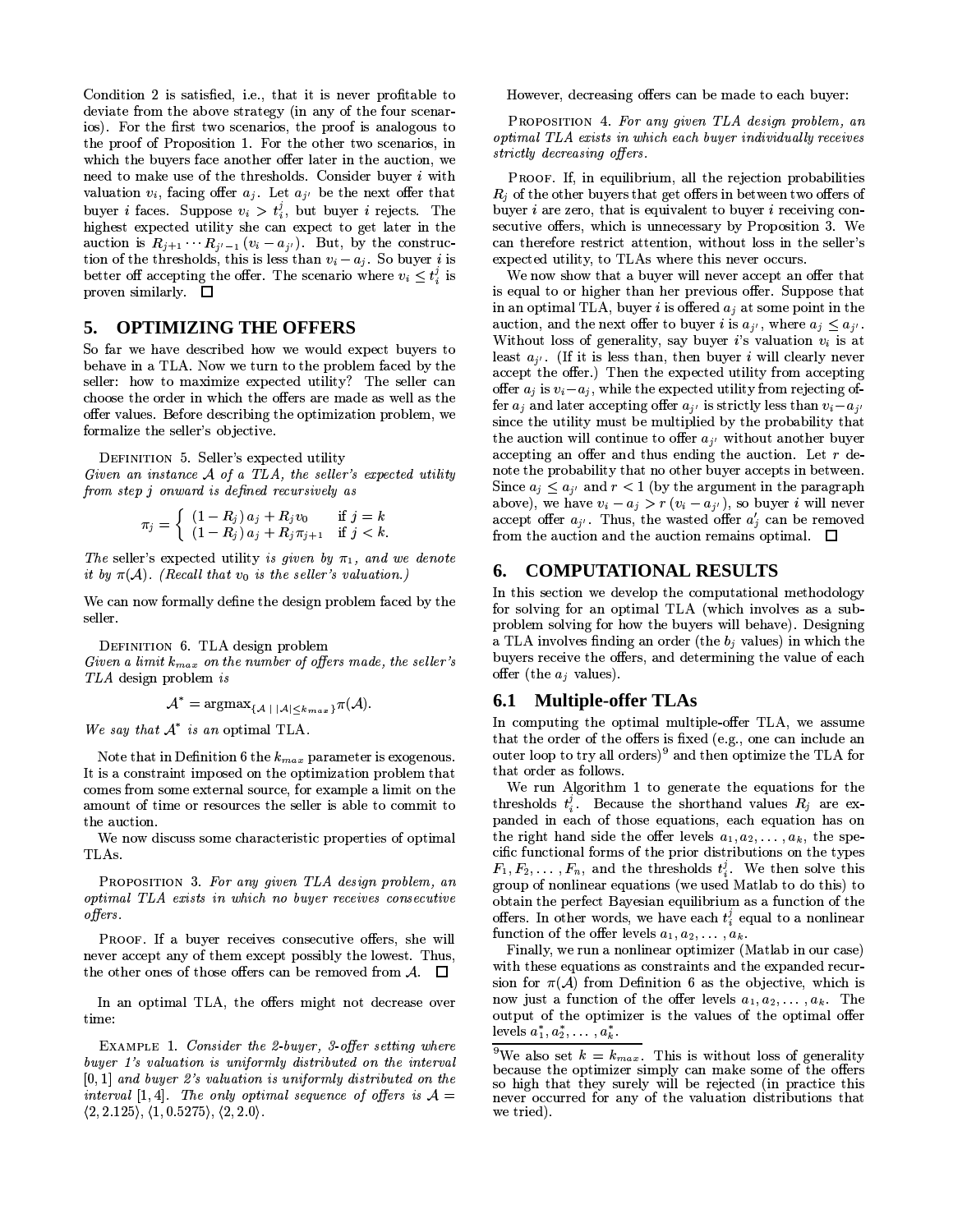The computational complexity of computing the optimal offers in a multiple-offer TLA is an open problem. The analysis is complicated by the system of equations that describe the buyer's thresholds. Solving for the threshold variables directly produces large algebraic expressions, and the complexity of these expressions depends heavily on the underlying distribution.

### 6.1.1 A tractable case

Although the question of complexity remains open for the general case, we have developed a linear-time algorithm for the special case of two buyers with uniform distributions on the interval  $[0,1]$ . This algorithm relies heavily on results obtained recently by Blumrosen and Nisan [4]. They examine auctions in which the amount of information a buver can transmit to the seller is severely limited. One of the main results is that when a buyer is limited to choosing from among  $k$  possible messages, the buyer's valuation range is partitioned into  $k$  continuous intervals (the intervals are, in general, asymmetric among the bidders). The buyer signals which interval her valuation happens to fall in. It turns out that the thresholds that separate the intervals are the same as the equilibrium thresholds in an optimal TLA. (Note that these are the equilibrium thresholds, not the offer levels.) This is easily seen by considering a TLA where each buyer receives  $k$  offers, and thus has  $k$  threshold values. The TLA could be converted to a direct mechanism where the buyer simply states the first offer that she is willing to accept. Then the problem of computing the thresholds in a TLA becomes the same as computing the thresholds in a communication-bounded auction. The following theorem from [4] (stated using our threshold notation) motivates Algorithm 2.

THEOREM 5.  $([4])$  When there are two buyers with valuations drawn uniformly from the interval [0, 1] the thresholds in an optimal  $2k$ -offer TLA,  $k > 2$ , are:

$$
t_i^j = \begin{cases} t + \frac{(2k-j-1)\cdot(1-t)}{2k-3} & \text{if } j \in \{1, 2, \dots, 2k-1\} \\ \frac{1}{2} & \text{if } j = 2k. \end{cases}
$$

Algorithm 2 computes the offer levels for a multiple-offer TLA with two buyers having uniform distributions on the interval  $[0, 1]$ .

ALGORITHM 2. Let  $k_{max} \geq 4$  be an even number denoting the total number of offers made.

1. 
$$
k \leftarrow \frac{n_{max}}{2} + 1
$$
  
\n2.  $\alpha \leftarrow \frac{1}{(2k-3)^2}$ ,  $t \leftarrow \frac{-2\alpha + \sqrt{1+3\alpha}}{2(1-\alpha)}$   
\n3. For *j* from 1 to  $k_{max} - 1$   
\n(a) If *j* is odd, then  $i \leftarrow 1$ , else  $i \leftarrow 2$   
\n(b)  $t_i^j \leftarrow t + \frac{(k_{max}-j-1)(1-t)}{2k-3}$   
\n4.  $t_2^{k_{max}} \leftarrow \frac{1}{2}$   
\n5.  $a_{k_{max}} \leftarrow t_2^{k_{max}}$ ,  $R_{k_{max}} \leftarrow \frac{a_{k_{max}}}{t_2^{k_{max}}-2}$   
\n6.  $a_{k_{max}-1} \leftarrow t_1^{k_{max}-1}$ ,  $R_{k_{max}} - 1 \leftarrow \frac{a_{k_{max}}-1}{t_1^{k_{max}}-3}$   
\n7. For *j* from  $k_{max} - 2$  down to 1  
\n(a) If *j* is odd, then  $i \leftarrow 1$ , else  $i \leftarrow 2$   
\n(b)  $a_j = t_i^j - R_{j+1} (t_i^j - a_{j+2})$   
\n(c) If  $j > 2$ , then  $R_j \leftarrow \frac{t_j^j}{t_j^j-2}$ , else  $R_j \leftarrow t_i^j$ 

THEOREM 6. Algorithm 2 computes an optimal TLA for the setting with two buyers having uniform distributions on the interval  $[0, 1]$ .

PROOF. Immediate from Theorems 2 and 5 and from the algorithm.  $\square$ 

### 6.2 Single-offer TLAs

Now we are considering single-offer TLAs, so we have  $k_{max} \leq$ *n* by definition. Since making at least some offer to every buyer cannot hurt the seller's expected utility, we always have an optimal single-offer TLA with  $k = k_{max}$ . So, we set  $k = k_{max}$ .

For convenience, we will think of the optimization problem as two separate problems. The first problem is to determine the order in which the buyers receive the offers. The second problem is to compute the actual offer values.

First, consider symmetric settings, i.e.,  $F_i = F_j$  for all buyers  $i, j$ . In this case the order does not matter, so we set them arbitrarily. The offer values can be determined with the following algorithm.

ALGORITHM 3. Compute offer levels for single-offer TLA 1.  $\pi \leftarrow v_0$ 

2. For  $i$  from  $k_{max}$  down to 1

(a)  $a_i \leftarrow \arg \max_a (1 - F_i(a)) a + F_i(a) \pi$ (b)  $\pi \leftarrow (1 - F_i(\alpha_i))a_i + F_i(a_i)\pi$ 

PROPOSITION 7. In the symmetric setting, the single-offer TLA design problem is solved optimally by Algorithm 3.

PROOF. Consider the last offer made in a TLA. The result of the last offer does not affect the result of any of the other offers. Thus, the seller should make an optimal offer, which is computed in step  $2(a)$  during the first iteration. Now consider the next to last offer. Again, the result of this offer does not affect any of the previous offers. Also, the expected utility the seller earns if this offer is rejected has already been computed and is stored in  $\pi$ . Thus, the offer computed in step  $2(a)$  is the optimal offer. Continuing with this "backward induction," it is easy to see that Algorithm 3 correctly computes the optimal offer levels.  $\Box$ 

If we assume that  $F_i$  can be evaluated in constant time and that the "argmax" computation can also be done in constant time, then Algorithm 3 runs in time linear in the number of offers  $k_{max}$ . For a wide range of common distributions, including uniform and exponential distributions, these assumptions hold.

Now, consider asymmetric settings. Clearly the order of offers now can make a difference to the seller's expected utility. For general asymmetric preferences, we do not know of an efficient algorithm for ordering the offers. (For example, always greedily making an offer to the remaining buyer from whom the seller can myopically expect the greatest utility is not generally optimal.) One could try all possible orderings, running Algorithm 3 to evaluate each ordering. However, for a large number of buyers this would be infeasible since the number of orderings is  $k_{max}$ ! Fortunately, we have been able to show that in some commonly used special cases one can order the buyers in polynomial time. We denote a uniform distribution over the interval [a, b] as  $U[a, b]$  and an exponential distribution having mean  $1/\mu$  as  $Exp[\mu]$  (its cumulative density is  $F(x) = 1 - e^{-\mu x}$ .

THEOREM 8. With  $v_i \sim U[0, w_i]$ , an optimal single-offer TLA can be determined in  $O(n \log n)$  time by sorting the buyers in decreasing order of  $w_i$  and passing the sequence to Algorithm 3.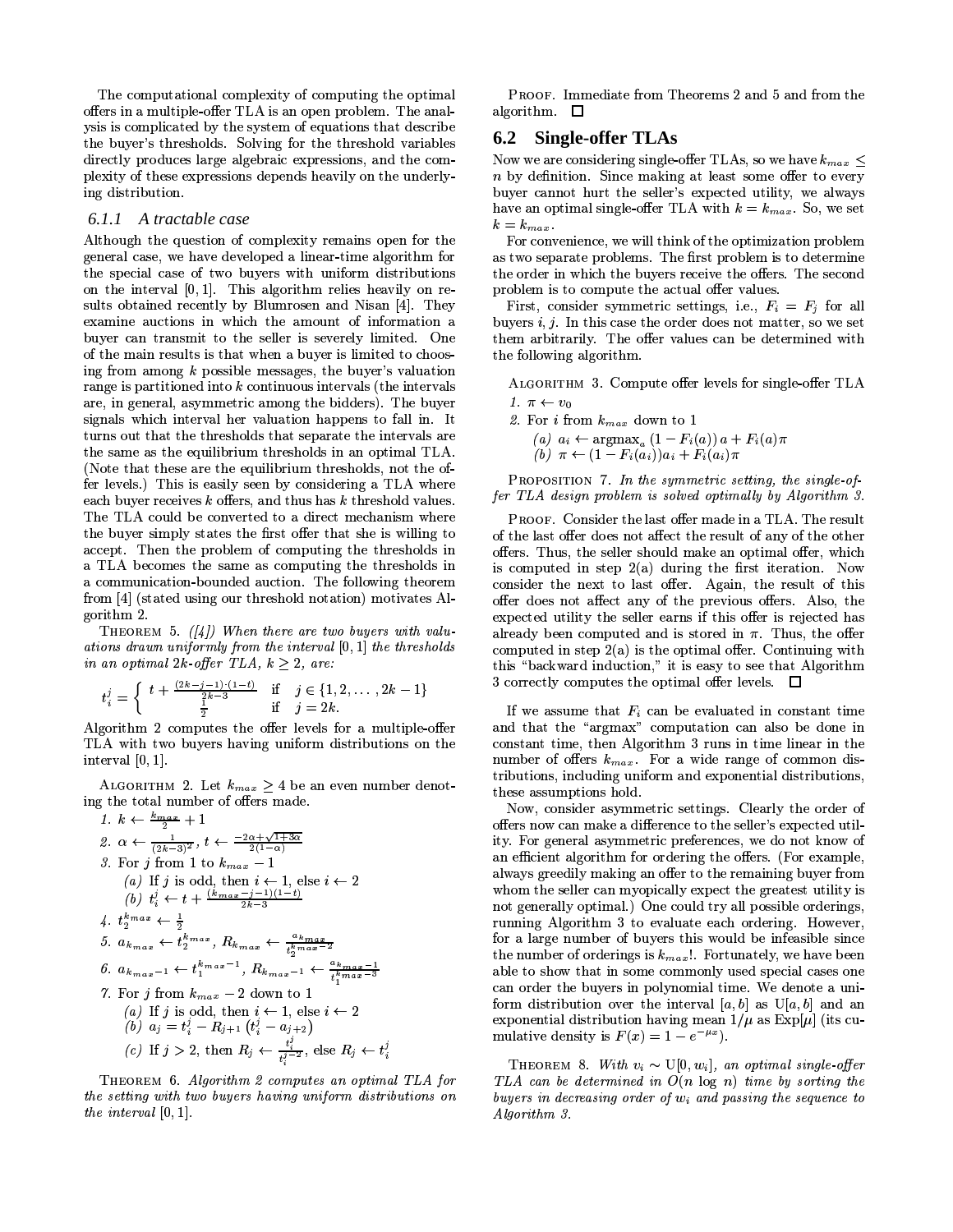| Number of buyers:        |   |              |              |              |              | 10           | 20           | 50           | 100          |
|--------------------------|---|--------------|--------------|--------------|--------------|--------------|--------------|--------------|--------------|
| $v_i \sim U[0, 1]$       | 0 | .800<br>938. | .981<br>.978 | .997<br>.894 | .900         | .907         | .937         | .972         | .992         |
| $v_i \sim U[0, i]$       | 0 | .646<br>980  | 959<br>.844  | .953<br>898  | .952<br>.922 | .952<br>.936 | .958<br>.963 | .971<br>.980 | .987<br>.979 |
| $v_i \sim U_1$           | 0 | 735<br>.979  | 990.<br>.866 | .910<br>.993 | .995<br>.933 | .996<br>.946 | .973<br>998. | .999<br>.989 | .995         |
| $v_i \sim \text{Exp}[2]$ | 0 | .749<br>.932 | .961<br>.994 | .991<br>.847 | .837<br>.997 | .833<br>.999 | .836         | .855         | .872         |
| $v_i \sim \text{Exp}[i]$ | 0 | .657<br>.509 | .917<br>.813 | .824<br>.900 | .918<br>822  | .927<br>.819 | .942<br>.813 | .948<br>.81! | .810<br>.948 |

Table 1: The left (right) number in each cell is the expected utility of an optimal single-offer TLA (English auction) divided by the expected utility of the Myerson auction. Values of 1 indicate that the auction was within 0.0005 of optimal, except in the 1-buyer column where a TLA generates the same expected utility for the seller as Myerson.

**PROOF.** The proofs are omitted due to limited space.  $\Box$ 

THEOREM 9. With  $v_i \sim \text{Exp}[\mu_i]$ , an optimal single offer TLA can be determined in  $O(n \log n)$  time by sorting the buyers in increasing order of  $\mu_i$  and passing the sequence to Algorithm 3.

### 7. **ECONOMIC PERFORMANCE OF TLAS**

In this section we present experiments and theoretical results to give an indication of how one can expect our TLAs, optimized as explained above, to perform in practice. (Throughout these experiments, we set the seller's valuation  $v_0$  to zero.)

First we studied the performance of our optimal singleoffer TLA as the number of buvers increases. Naturally, as the number of buvers increases, the expected utility of the single-offer TLA increases. Table 1 shows how well an optimal single-offer TLA fares relative to Myerson's utilitymaximizing auction as the number of buyers increases (and each buyer is made exactly one offer). The single-offer TLA is close to optimal. Interestingly, the relative performance does not improve monotonically, but does improve when the number of buyers is large.<sup>10</sup> The advantage of our singleoffer TLA over the English auction is greatest when the number of buyers is not very large. Also, it tends to be greatest in the asymmetric settings. (Naturally, our multipleoffer TLAs would yield even greater expected utility for the seller.) In the case of 1 buyer, a TLA performs exactly as the Myerson auction, and the English auction does not generate any expected utility for the seller.

Figure 1 shows how the seller's expected utility in an optimal multiple-offer TLA increases as the number of offers increases. As can be seen, the TLA performs extremely well after a small number of offers. The following result, which follows immediately from a result in [4] and the correspondence between communication-bounded auctions and TLAs. shows that we can expect a TLA to perform well for a wide variety of distributions.

THEOREM 10.  $([4])$  The revenue loss in an optimal koffer TLA with 2 symmetric buyers having regular distributions is  $O\left(\frac{1}{k^2}\right)$ .

For some distributions, including the uniform distribution, the above bound is tight. This result is asymptotic, but in practice TLAs yield close to optimal expected utility for the seller, as exemplified in Table 2 where we considered several 2-buyer settings, showing how close a TLA gets to the expected utility generated by Myerson's utility-maximizing



Figure 1: Seller's expected utility as the number of offers increases. The two buyers' valuations have uniform distributions on the interval  $[0, 1]$ .

auction as the number of offers increases. Even with a small number of offers, the expected utility of a TLA is close to optimal, and increases monotonically with the number of offers.

| Total number of offers:                          |      | - 2  |      | English |
|--------------------------------------------------|------|------|------|---------|
| $v_1 \sim U[0,1], v_2 \sim U[0,1]$               | .600 | .938 | .979 | .800    |
| $v_1 \sim U[0.5, 2], v_2 \sim U[0, 1]$           | .857 | .977 | .992 | .625    |
| $v_1 \sim U[1, 4], v_2 \sim U[0, 1]$             | .932 | .994 | .997 | .350    |
| $v_1 \sim \text{Exp}[2], v_2 \sim \text{Exp}[2]$ | .551 | .932 | .977 | .749    |
| $v_1 \sim \text{Exp}[2], v_2 \sim \text{Exp}[4]$ | .726 | .968 | .986 | .658    |

Table 2: Seller's expected utility of an optimal 2buyer TLA and the English auction divided by the expected utility of the Myerson auction.

#### **MECHANISMS SIMILAR TO TLAS** 8.

In the economics literature, we know of one paper that discusses sequential take-it-or-leave-it offers [2]. The authors propose sequential offers for holding an *optimal* auction. However, the authors assume that the seller can decide the accuracy to which the buyers learn their own valuations. One way they can achieve this is by withholding information. In our model, the seller has no control of the buyers' information. Furthermore, the authors do not address any computational issues.

We are aware of one fielded mechanism that is similar to a TLA. Amazon.com has recently introduced the "Gold Box" on their web site [1]. Each day, registered users are given up to ten take-it-or-leave-it offers for ten different goods. The offers expire after one hour, and after an offer is rejected, it is no longer available to the user. The offer levels appear to be below the normal retail price, but we do not know what pricing strategy is in use. The techniques developed in this paper could be used to compute optimal values for these prices so as to maximize Amazon's expected utility (under certain reasonable assumptions).

A piece of closely related research concerns online auc-

 $^{10}$ In the third row, the optimal single-offer TLA deterministically allocates the good to the highest buyer, thus making the allocation *efficient* in this case, where the Myerson auction is inefficient.